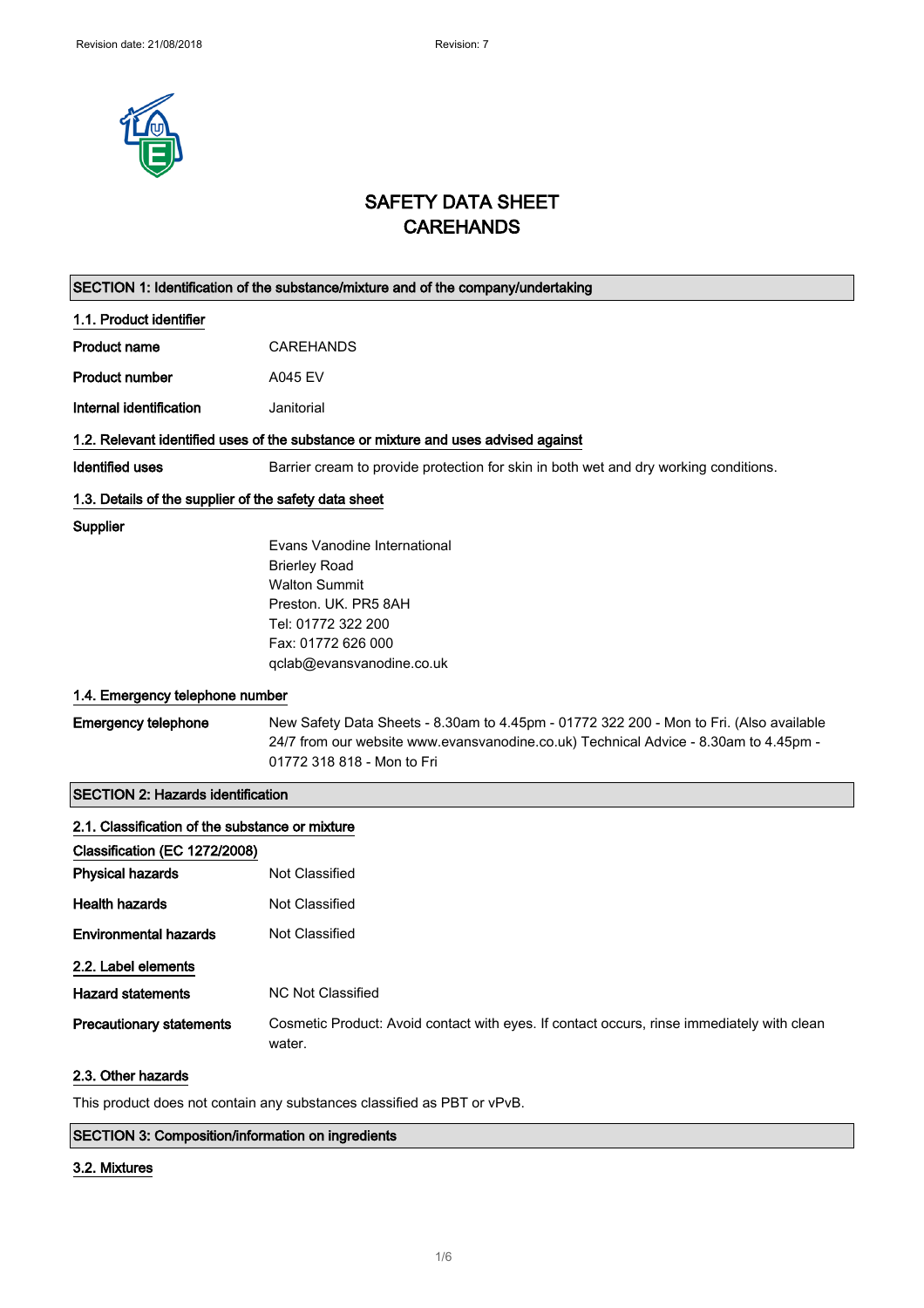| <b>Composition comments</b>                                              | The ingredients are present in non-hazardous concentrations. A045 is a Cosmetic Product<br>which contains: Aqua, Cetearyl Alcohol, PEG-20 Stearate, Glycerin, Propylene Glycol,<br>Paraffinum Liquidum, Titanium Dioxide, Diazolidinyl Urea, Methylparaben, Propylparaben. |  |
|--------------------------------------------------------------------------|----------------------------------------------------------------------------------------------------------------------------------------------------------------------------------------------------------------------------------------------------------------------------|--|
| <b>SECTION 4: First aid measures</b>                                     |                                                                                                                                                                                                                                                                            |  |
| 4.1. Description of first aid measures                                   |                                                                                                                                                                                                                                                                            |  |
| Inhalation                                                               | Unlikely route of exposure as the product does not contain volatile substances. IF INHALED:<br>Move affected person to fresh air and keep warm and at rest in a position comfortable for<br>breathing.                                                                     |  |
| Ingestion                                                                | Do not induce vomiting. Give plenty of water to drink. Get medical attention if any discomfort<br>continues.                                                                                                                                                               |  |
| <b>Skin contact</b>                                                      | Rinse with water.                                                                                                                                                                                                                                                          |  |
| Eye contact                                                              | Rinse immediately with plenty of water. Get medical attention promptly if symptoms occur<br>after washing.                                                                                                                                                                 |  |
|                                                                          | 4.2. Most important symptoms and effects, both acute and delayed                                                                                                                                                                                                           |  |
| <b>General information</b>                                               | The severity of the symptoms described will vary dependent on the concentration and the<br>length of exposure.                                                                                                                                                             |  |
| Inhalation                                                               | No specific symptoms known.                                                                                                                                                                                                                                                |  |
| Ingestion                                                                | No specific symptoms known. But - May cause discomfort if swallowed.                                                                                                                                                                                                       |  |
| <b>Skin contact</b>                                                      | No specific symptoms known.                                                                                                                                                                                                                                                |  |
| Eye contact                                                              | No specific symptoms known. Prolonged contact may cause redness and/or tearing.                                                                                                                                                                                            |  |
|                                                                          | 4.3. Indication of any immediate medical attention and special treatment needed                                                                                                                                                                                            |  |
| Notes for the doctor                                                     | Treat symptomatically.                                                                                                                                                                                                                                                     |  |
| <b>SECTION 5: Firefighting measures</b>                                  |                                                                                                                                                                                                                                                                            |  |
| 5.1. Extinguishing media                                                 |                                                                                                                                                                                                                                                                            |  |
| Suitable extinguishing media                                             | The product is not flammable. Use fire-extinguishing media suitable for the surrounding fire.                                                                                                                                                                              |  |
| 5.2. Special hazards arising from the substance or mixture               |                                                                                                                                                                                                                                                                            |  |
| Specific hazards                                                         | Thermal decomposition or combustion products may include the following substances:<br>Irritating gases or vapours.                                                                                                                                                         |  |
| 5.3. Advice for firefighters                                             |                                                                                                                                                                                                                                                                            |  |
| Special protective equipment<br>for firefighters                         | Wear positive-pressure self-contained breathing apparatus (SCBA) and appropriate protective<br>clothing.                                                                                                                                                                   |  |
| <b>SECTION 6: Accidental release measures</b>                            |                                                                                                                                                                                                                                                                            |  |
| 6.1. Personal precautions, protective equipment and emergency procedures |                                                                                                                                                                                                                                                                            |  |
| <b>Personal precautions</b>                                              | Avoid contact with eyes. No special protective clothing. (See Sec 8)                                                                                                                                                                                                       |  |
| 6.2. Environmental precautions                                           |                                                                                                                                                                                                                                                                            |  |
| <b>Environmental precautions</b>                                         | Spillages or uncontrolled discharges into watercourses must be reported immediately to the<br>Environmental Agency or other appropriate regulatory body.                                                                                                                   |  |

#### 6.3. Methods and material for containment and cleaning up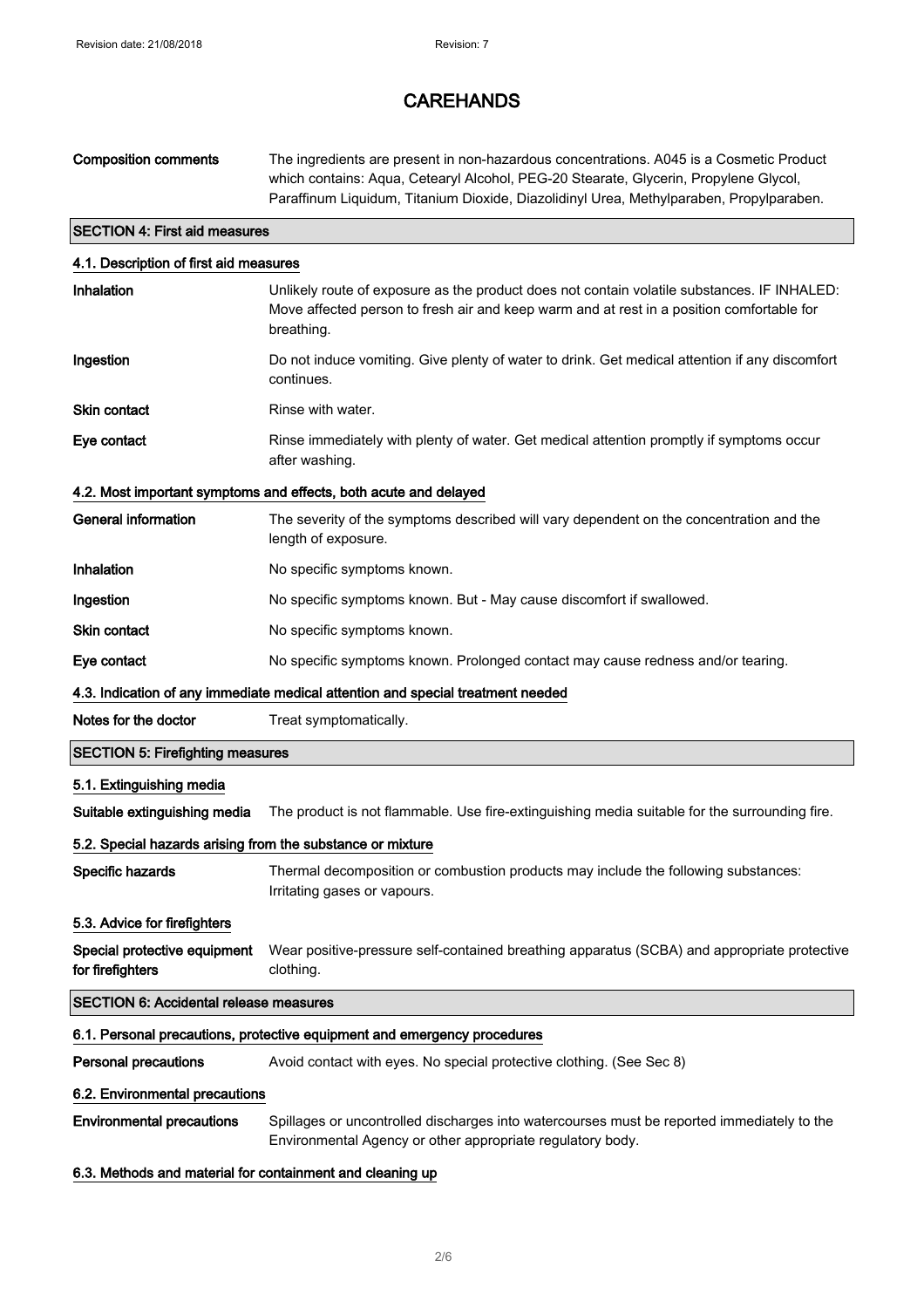| Methods for cleaning up                                           | Small Spillages: Flush away spillage with plenty of water. Large Spillages: Contain and<br>absorb spillage with sand, earth or other non-combustible material. Collect and place in<br>suitable waste disposal containers and seal securely. |  |
|-------------------------------------------------------------------|----------------------------------------------------------------------------------------------------------------------------------------------------------------------------------------------------------------------------------------------|--|
| 6.4. Reference to other sections                                  |                                                                                                                                                                                                                                              |  |
| Reference to other sections                                       | For personal protection, see Section 8.                                                                                                                                                                                                      |  |
| <b>SECTION 7: Handling and storage</b>                            |                                                                                                                                                                                                                                              |  |
| 7.1. Precautions for safe handling                                |                                                                                                                                                                                                                                              |  |
| <b>Usage precautions</b>                                          | Avoid contact with eyes.                                                                                                                                                                                                                     |  |
| 7.2. Conditions for safe storage, including any incompatibilities |                                                                                                                                                                                                                                              |  |
| <b>Storage precautions</b>                                        | Keep only in the original container in a cool, well-ventilated place. Store away from the<br>following materials: Oxidising materials.                                                                                                       |  |
| 7.3. Specific end use(s)                                          |                                                                                                                                                                                                                                              |  |
| Specific end use(s)                                               | The identified uses for this product are detailed in Section 1.2.                                                                                                                                                                            |  |
| <b>Usage description</b>                                          | See Product Information Sheet & Label for detailed use of this product.                                                                                                                                                                      |  |
| <b>SECTION 8: Exposure Controls/personal protection</b>           |                                                                                                                                                                                                                                              |  |
| 8.1. Control parameters                                           |                                                                                                                                                                                                                                              |  |
| Ingredient comments                                               | No exposure limits known for ingredient(s).                                                                                                                                                                                                  |  |
| 8.2. Exposure controls                                            |                                                                                                                                                                                                                                              |  |
| Appropriate engineering<br>controls                               | Not relevant.                                                                                                                                                                                                                                |  |
| Eye/face protection                                               | No specific eye protection required during normal use.                                                                                                                                                                                       |  |
| Hand protection                                                   | Hand protection not required.                                                                                                                                                                                                                |  |
| Other skin and body<br>protection                                 | None required.                                                                                                                                                                                                                               |  |
| <b>Respiratory protection</b>                                     | Respiratory protection not required.                                                                                                                                                                                                         |  |
| <b>SECTION 9: Physical and Chemical Properties</b>                |                                                                                                                                                                                                                                              |  |
| 9.1. Information on basic physical and chemical properties        |                                                                                                                                                                                                                                              |  |
| Appearance                                                        | Creamy liquid.                                                                                                                                                                                                                               |  |
| Colour                                                            | Opaque White.                                                                                                                                                                                                                                |  |
| Odour                                                             | Odourless.                                                                                                                                                                                                                                   |  |
| pH                                                                | pH (concentrated solution): 7.00                                                                                                                                                                                                             |  |
| Initial boiling point and range                                   | 100°C @ 760 mm Hg                                                                                                                                                                                                                            |  |
| Flash point                                                       | Boils without flashing.                                                                                                                                                                                                                      |  |
| <b>Relative density</b>                                           | 1.000 @ 20°C                                                                                                                                                                                                                                 |  |
| Solubility(ies)                                                   | Dispersible in water.                                                                                                                                                                                                                        |  |
| 9.2. Other information                                            |                                                                                                                                                                                                                                              |  |
| Other information                                                 | None.                                                                                                                                                                                                                                        |  |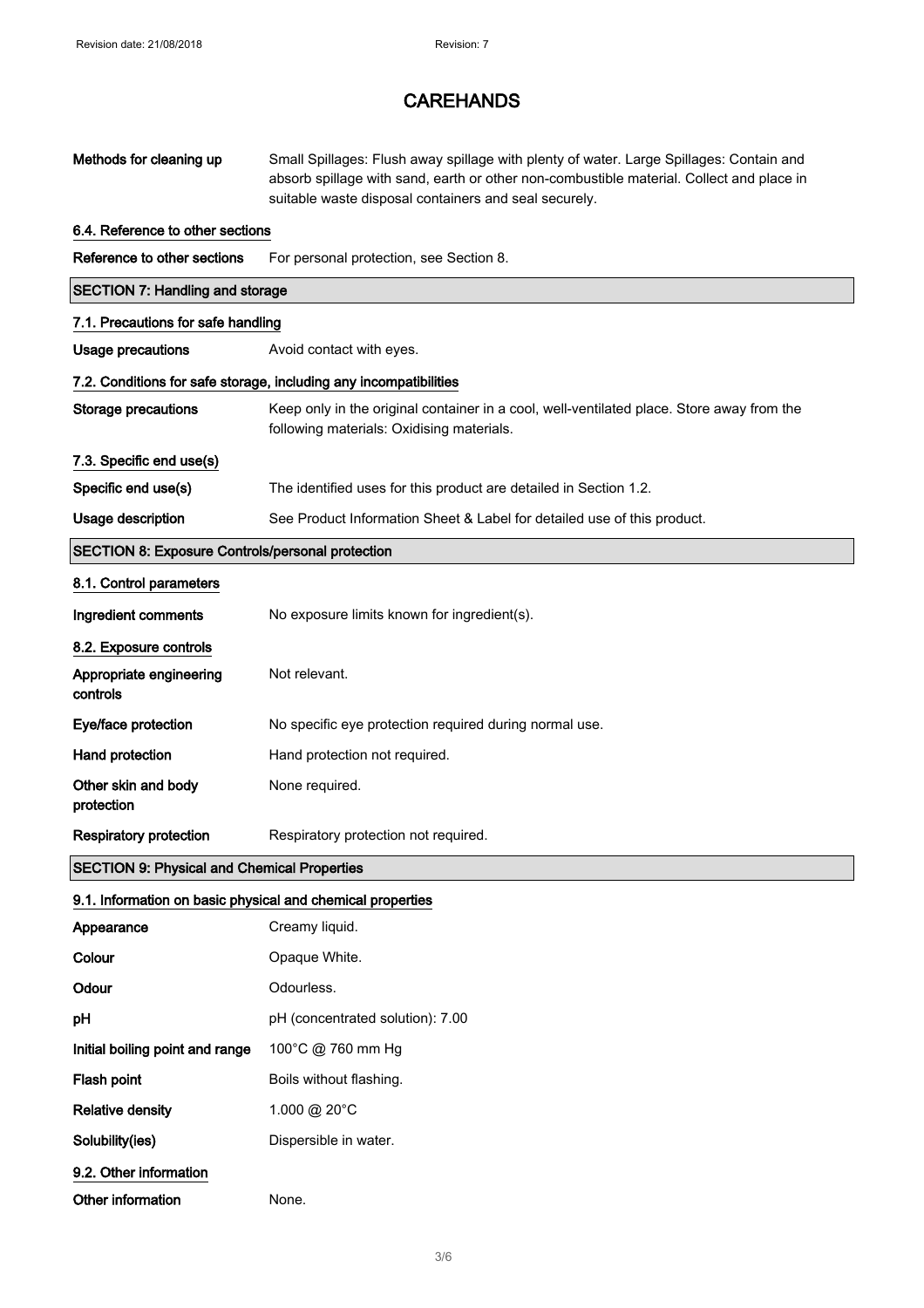| <b>SECTION 10: Stability and reactivity</b>  |                                                                                                                                                                                                                                                                                          |  |
|----------------------------------------------|------------------------------------------------------------------------------------------------------------------------------------------------------------------------------------------------------------------------------------------------------------------------------------------|--|
| 10.1. Reactivity                             |                                                                                                                                                                                                                                                                                          |  |
| Reactivity                                   | There are no known reactivity hazards associated with this product.                                                                                                                                                                                                                      |  |
| 10.2. Chemical stability                     |                                                                                                                                                                                                                                                                                          |  |
| <b>Stability</b>                             | No particular stability concerns.                                                                                                                                                                                                                                                        |  |
| 10.3. Possibility of hazardous reactions     |                                                                                                                                                                                                                                                                                          |  |
| Possibility of hazardous<br>reactions        | See sections 10.1, 10.4 & 10.5                                                                                                                                                                                                                                                           |  |
| 10.4. Conditions to avoid                    |                                                                                                                                                                                                                                                                                          |  |
| Conditions to avoid                          | There are no known conditions that are likely to result in a hazardous situation.                                                                                                                                                                                                        |  |
| 10.5. Incompatible materials                 |                                                                                                                                                                                                                                                                                          |  |
| Materials to avoid                           | No specific material or group of materials is likely to react with the product to produce a<br>hazardous situation.                                                                                                                                                                      |  |
| 10.6. Hazardous decomposition products       |                                                                                                                                                                                                                                                                                          |  |
| Hazardous decomposition<br>products          | No known hazardous decomposition products.                                                                                                                                                                                                                                               |  |
| <b>SECTION 11: Toxicological information</b> |                                                                                                                                                                                                                                                                                          |  |
| 11.1. Information on toxicological effects   |                                                                                                                                                                                                                                                                                          |  |
| <b>Toxicological effects</b>                 | We have not carried out any animal testing for this product. Any ATE figures quoted below are<br>from Toxicity Classifications that have been carried out using ATE (Acute Toxicity Estimate)<br>Calculation Method using LD50 or ATE figures provided by the Raw Material Manufacturer. |  |
| Other health effects                         | Low oral toxicity, but ingestion may cause irritation of the gastro-intestinal tract.                                                                                                                                                                                                    |  |
| <b>SECTION 12: Ecological Information</b>    |                                                                                                                                                                                                                                                                                          |  |
| Ecotoxicity                                  | Not regarded as dangerous for the environment.                                                                                                                                                                                                                                           |  |
| 12.1. Toxicity                               |                                                                                                                                                                                                                                                                                          |  |
| <b>Toxicity</b>                              | We have not carried out any Aquatic testing, therefore we have no Aquatic Toxicity Data<br>specifically for this product. The Aquatic Toxicity Data, where provided by the raw material<br>manufacturer for ingredients with aquatic toxicity, can be made available on request.         |  |
| 12.2. Persistence and degradability          |                                                                                                                                                                                                                                                                                          |  |
| Persistence and degradability                | The surfactant(s) contained in this product complies(comply) with the biodegradability criteria<br>as laid down in Regulation (EC) No. 648/2004 on detergents.                                                                                                                           |  |
| 12.3. Bioaccumulative potential              |                                                                                                                                                                                                                                                                                          |  |
| <b>Bioaccumulative potential</b>             | The product does not contain any substances expected to be bioaccumulating.                                                                                                                                                                                                              |  |
| 12.4. Mobility in soil                       |                                                                                                                                                                                                                                                                                          |  |
| <b>Mobility</b>                              | Not known.                                                                                                                                                                                                                                                                               |  |
| 12.5. Results of PBT and vPvB assessment     |                                                                                                                                                                                                                                                                                          |  |
| Results of PBT and vPvB<br>assessment        | This product does not contain any substances classified as PBT or vPvB.                                                                                                                                                                                                                  |  |
| 12.6. Other adverse effects                  |                                                                                                                                                                                                                                                                                          |  |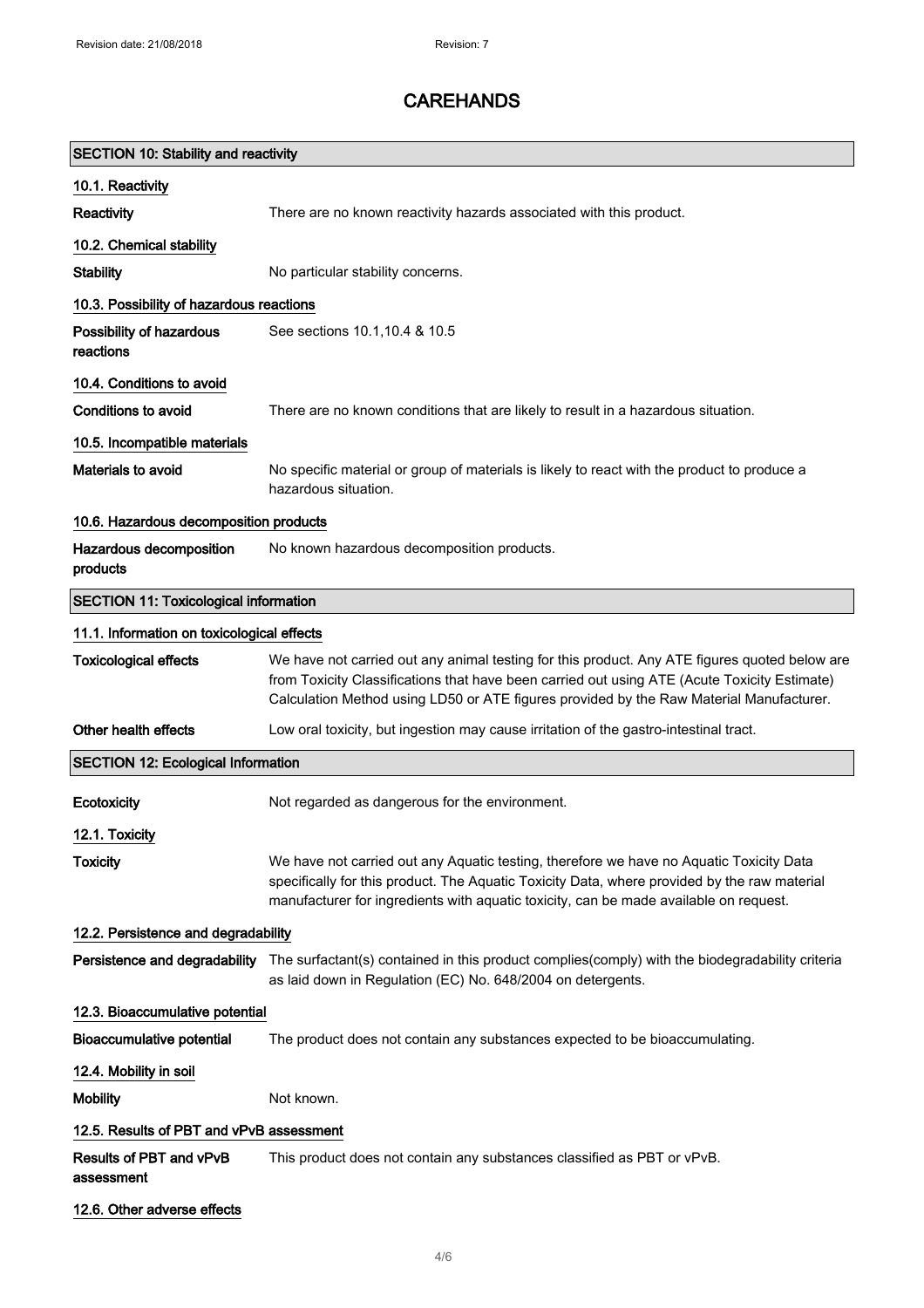| Other adverse effects                                                                                | Not known.                                                                                                                                                                                                                   |  |
|------------------------------------------------------------------------------------------------------|------------------------------------------------------------------------------------------------------------------------------------------------------------------------------------------------------------------------------|--|
| <b>SECTION 13: Disposal considerations</b>                                                           |                                                                                                                                                                                                                              |  |
| 13.1. Waste treatment methods                                                                        |                                                                                                                                                                                                                              |  |
| <b>Disposal methods</b>                                                                              | Small amounts (less than 5 Litres) of unwanted product may be flushed with water to sewer.<br>Larger volumes must be sent for disposal by approved waste contractor. Consign empty<br>container to normal waste.             |  |
| <b>SECTION 14: Transport information</b>                                                             |                                                                                                                                                                                                                              |  |
| General                                                                                              | Not classified for Transport.                                                                                                                                                                                                |  |
| 14.1. UN number                                                                                      |                                                                                                                                                                                                                              |  |
| 14.2. UN proper shipping name                                                                        |                                                                                                                                                                                                                              |  |
| 14.3. Transport hazard class(es)                                                                     |                                                                                                                                                                                                                              |  |
| 14.4. Packing group                                                                                  |                                                                                                                                                                                                                              |  |
| 14.5. Environmental hazards                                                                          |                                                                                                                                                                                                                              |  |
| 14.6. Special precautions for user                                                                   |                                                                                                                                                                                                                              |  |
| 14.7. Transport in bulk according to Annex II of MARPOL and the IBC Code                             |                                                                                                                                                                                                                              |  |
| <b>SECTION 15: Regulatory information</b>                                                            |                                                                                                                                                                                                                              |  |
| 15.1. Safety, health and environmental regulations/legislation specific for the substance or mixture |                                                                                                                                                                                                                              |  |
| <b>National regulations</b>                                                                          | This is a Cosmetic product, therefore the GHS/CLP Regulations do not apply.                                                                                                                                                  |  |
| <b>EU</b> legislation                                                                                | European Cosmetics Regulation N° 1223/2009.<br>This product is a Cosmetic so although the GHS/CLP Regulations do not apply the Safety<br>Data Sheet has been prepared in accordance with REACH Commission Regulation (EU) No |  |

2015/830 (which amends Regulation (EC) No 453/2010 & 1907/2006).

#### 15.2. Chemical safety assessment

No chemical safety assessment has been carried out as not applicable as this product is a mixture.

#### SECTION 16: Other information

| Abbreviations and acronyms<br>used in the safety data sheet                   | PBT: Persistent, Bioaccumulative and Toxic substance.<br>vPvB: Very Persistent and Very Bioaccumulative.<br>ATE: Acute Toxicity Estimate.<br>REACH: Registration, Evaluation, Authorisation and Restriction of Chemicals Regulation<br>(EC) No 1907/2006.<br>GHS: Globally Harmonized System. |
|-------------------------------------------------------------------------------|-----------------------------------------------------------------------------------------------------------------------------------------------------------------------------------------------------------------------------------------------------------------------------------------------|
| <b>Classification abbreviations</b><br>and acronyms                           | NC (Not Classified)                                                                                                                                                                                                                                                                           |
| Key literature references and<br>sources for data                             | Material Safety Data Sheet, Miscellaneous manufacturers. CLP Class - Table 3.1 List of<br>harmonised classification and labeling of hazardous substances. ECHA - C&L Inventory<br>database.                                                                                                   |
| <b>Classification procedures</b><br>according to Regulation (EC)<br>1272/2008 | Product is a Cosmetic product so Reg 1272/2008 does not apply, the Classification of this<br>product is from a Product Safety Report that has been done under the Cosmetic Regulations.                                                                                                       |
| <b>Revision comments</b>                                                      | Change of Cosmetic Regulation quoted (Changes to sections 15 & 16).                                                                                                                                                                                                                           |
| <b>Revision date</b>                                                          | 21/08/2018                                                                                                                                                                                                                                                                                    |